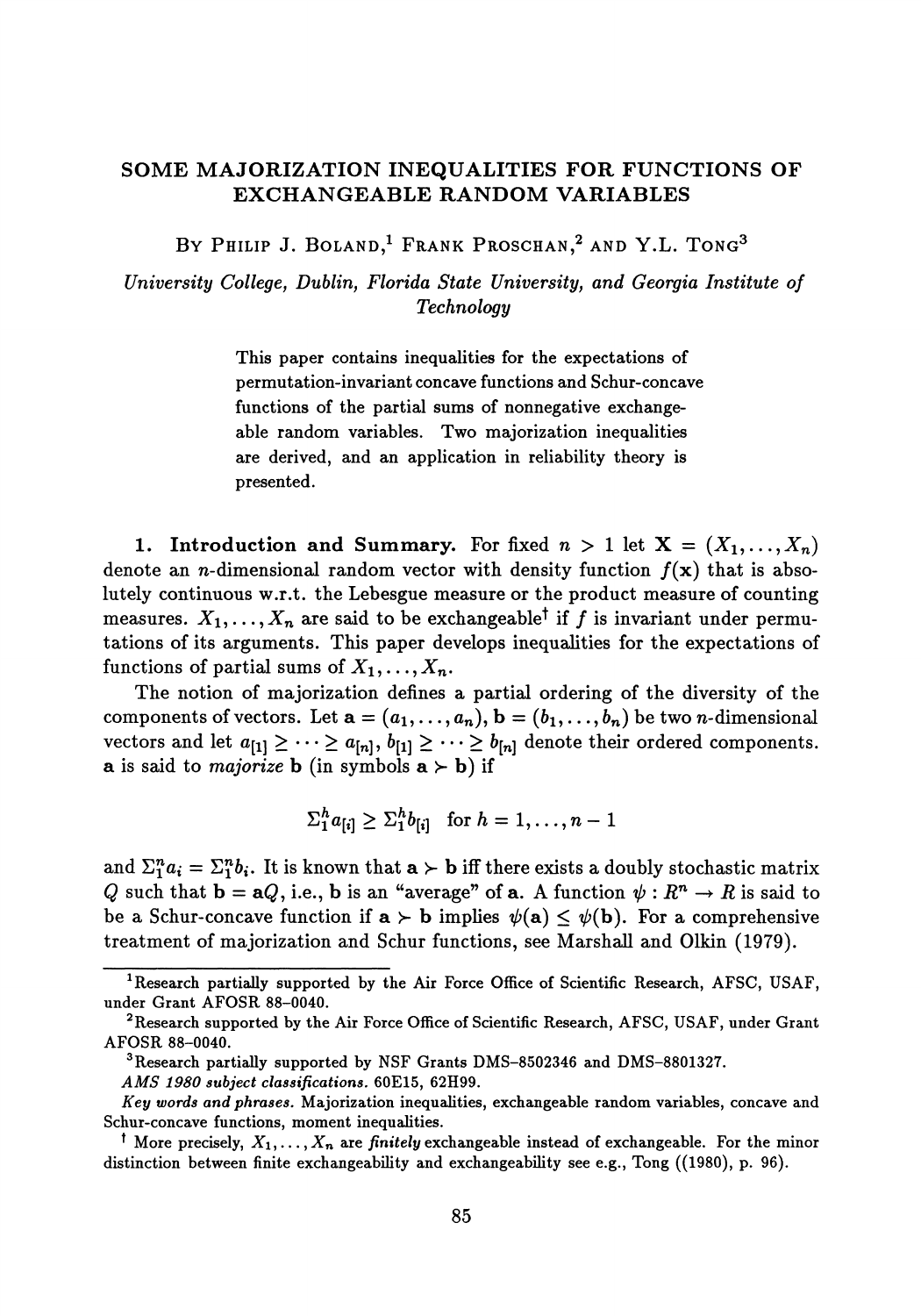In an earlier paper Marshall and Proschan (1965) proved the following in equality: Let  $X_1, \ldots, X_n$  be exchangeable and let  $\phi : R^n \to R$  be Borel mea surable, permutation invariant, and concave. If  $a_1, \ldots, a_n$  are more diverse than  $b_1,\ldots,b_n$  in the sense of majorization, i.e., if  $\mathbf{a}\succ\mathbf{b}$ , then  $E\phi(b_1X_1,\ldots,b_nX_n)\geq 0$  $E\phi(a_1X_1,\ldots,a_nX_n)$  provided the expectation exists. This inequality yields a num ber of useful results and implies many previously-known results as special cases (see, e.g., Corollaries 1-3 in their paper). In this paper, we prove some related re sults and discuss an application in reliability theory. The results (Theorems 1 and 2) involve the expectations of functions of partial sums of exchangeable random variables, and depend on the notion of majorization in a different fashion. For fixed  $k < n$ , let  $\mathbf{r} = (r_1, \ldots, r_k)$  be a vector of positive integers such that  $\Sigma_1^k r_i = n$ . Let  $X_1, \ldots, X_n$  be exchangeable random variables and let  $\mathbf{Y}_r = (Y_1^{(r)}, \ldots, Y_k^{(r)})$ denote a *k-*dimensional random vector such that

$$
Y_1^{(r)} = \Sigma_1^{r_1} X_i, \quad Y_2^{(r)} = \Sigma_{r_1+1}^{r_1+r_2} X_i, \dots, \quad Y_k^{(r)} = \Sigma_{r_1+\dots+r_{k-1}+1}^{n} X_i;
$$

that is,  $Y_j^{(r)}$  is the sum of  $r_j$  such  $X_i$ 's and  $Y_1^{(r)}, \ldots, Y_k^{(r)}$  do not contain any common elements. Let  $\mathbf{s} = (s_1, \ldots, s_k)$  denote another such vector and  $\mathbf{Y}^{(s)}$  be defined similarly. Let  $\phi(\mathbf{y}) = \phi(y_1, \ldots, y_k)$  denote a real-valued function that is permutation invariant and concave. We show that (Theorem 1) if  $s > r$  and if the  $X_i$ 's are nonnegative exchangeable random variables, then  $E\phi(\mathbf{Y^{(r)}}) \geq E\phi(\mathbf{Y^{(s)}})$ . The reasons for considering such a random vector  $Y$  and for studying inequalities of this type arise from certain applications. One such application concerns the optimal arrangement policy for parallel and series systems in reliability theory, and is given in Section 4. In Theorem 2 we show that, by imposing an additional condition on the joint density  $f$ , the same inequality holds for all Schur-concave functions *φ.*

Since the theorems apply to nonnegative random variables only, a natural ques tion is whether the same statements hold for random variables which may take negative values. We show in Section 3 that the answer is negative even for i.i.d. normal variables.

**2. The Main Results.** For the theorems stated in this section, the density function  $f$  of  $\mathbf{X} = (X_1, \ldots, X_n)$  is assumed to be absolutely continuous w.r.t. the Lebesgue measure or the product measure of the counting measures. The proofs will be given for the former. For the product of counting measures, simply change the integral signs to summation signs.

THEOREM 1. If (i) f is permutation invariant and  $f = 0$  for any  $x_i < 0$  $(i = 1, \ldots, n)$ , *(ii)*  $\phi(y_1, \ldots, y_k)$  is a permutation invariant concave function, and  $(iii)$ **s**  $\succ$  **r**, then

(1) 
$$
E\phi(Y_1^{(r)},...,Y_k^{(r)}) \ge E\phi(Y_1^{(s)},...,Y_k^{(s)})
$$

*holds provided that the expectations exist.*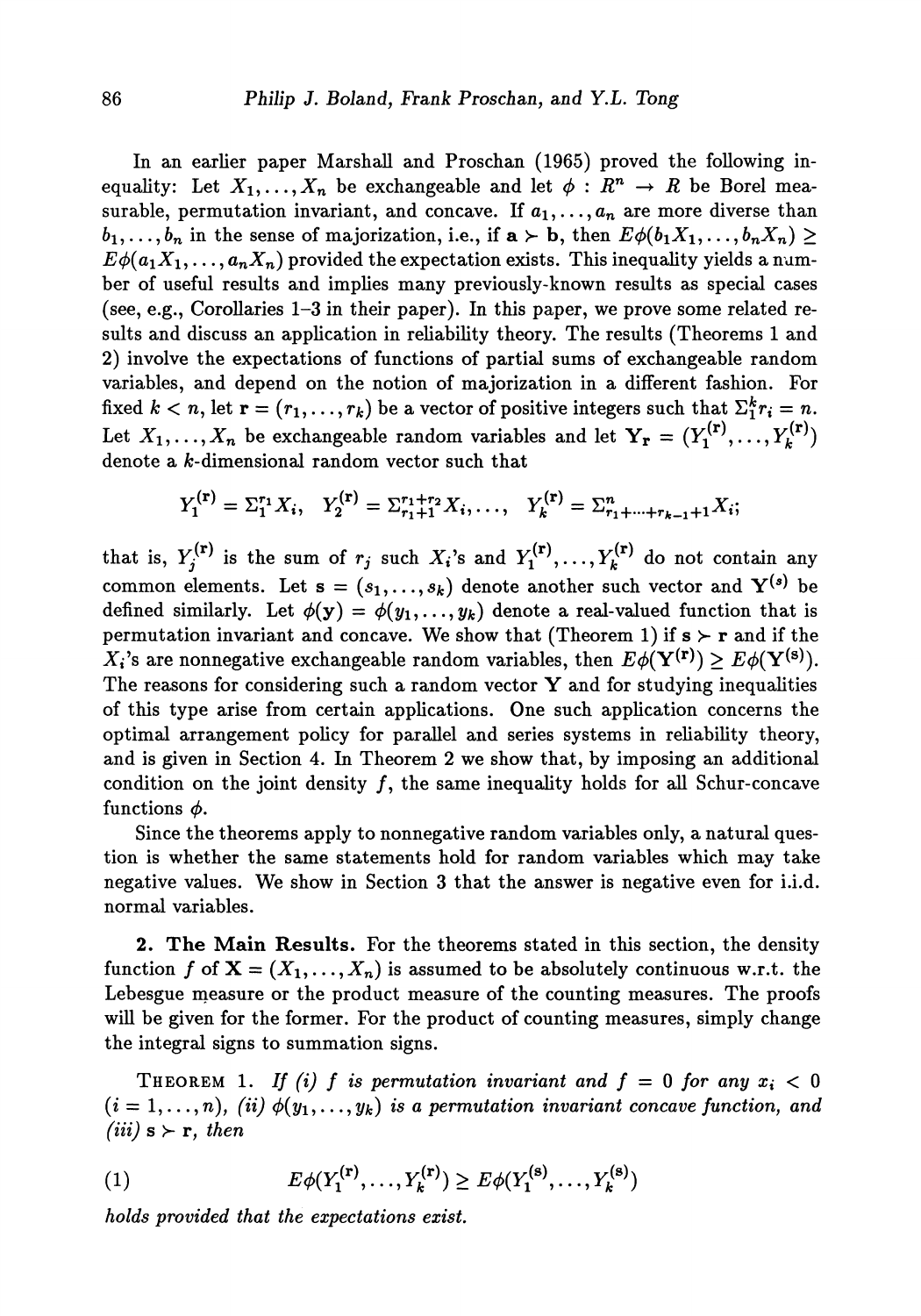PROOF. It is well-known (Marshall and Olkin (1979), Chapter 2) that it suffices to assume that

$$
s_1 > r_1 \geq r_2 > s_2 \equiv t, \quad r_1 + r_2 = s_1 + s_2 \equiv d
$$

and  $r_j = s_j$  for  $j = 3, ..., k$ . Let us define

$$
Z_1 = \Sigma_1^t X_i, \quad Z_2 = \Sigma_{s_1+1}^d X_i
$$

and  $Y_j = Y_i^{(r)} = Y_i^{(8)}$  for  $j = 3, \ldots, k$ . Let

(2) 
$$
g(z_1, z_2) = g(z_1, z_2 | \mathbf{x}_0, y_3, \ldots, y_k)
$$

denote the conditional density of  $(Z_1, Z_2)$  given  $\mathbf{X}_0 \equiv (X_{t+1}, \ldots, X_{s_1}) = \mathbf{x}$  $Y_j = y_j$   $(j = 3, \ldots, k)$ . Then it is easy to check that  $g(z_1, z_2) = g(z_2, z_1)$  and that

$$
E[\phi(Y_1^{(r)},...,Y_k^{(r)}) | (X_0, Y_3,...,Y_k) = (x_0, y_3,...,y_k)]
$$
  
= 
$$
\iint \phi(z_1 + u_1, z_2 + u_2, y_3,...,y_k)g(z_1, z_2)dz_1dz_2
$$
  
= 
$$
\iint_{z_1 \ge z_2} \phi(z_1 + u_1, z_2 + u_2, y_3,...,y_k)g(z_1, z_2)dz_1dz_2
$$
  
+ 
$$
\iint_{z_1 < z_2} \phi(z_1 + u_1, z_2 + u_2, y_3,...,y_k)g(z_1, z_2)dz_1dz_2
$$
  
= 
$$
\iint_{z_1 \ge z_2} {\{\phi(z_1 + u_1, z_2 + u_2, y_3,...,y_k)\}\over{g(z_1, z_2)dz_1dz_2}}
$$

 $\mathbf{w} = (u_1, u_2) = \left( \sum_{i=t+1}^{r_1} x_i, \sum_{i=r_1+1}^{s_1} x_i \right).$  Now let  $(v_1, v_2) = \left( \sum_{i=t+1}^{s_1} x_i, 0 \right).$  Since  $x_i \geq 0$ , there exists an  $\alpha = \frac{u_1}{v_1} \in [0,1]$  which satisfies

$$
(z_1 + u_1, z_2 + u_2) = \alpha (z_1 + v_1, z_2 + v_2) + (1 - \alpha)(z_1 + v_2, z_2 + v_1),
$$
  
\n
$$
(z_1 + u_2, z_2 + u_1) = (1 - \alpha)(z_1 + v_1, z_2 + v_2) + \alpha (z_1 + v_2, z_2 + v_1)
$$

for every point in  $\{(z_1,z_2): z_1 \geq z_2\}$ . Thus for every fixed  $(\mathbf{x}_0,y_3,\ldots,y_k)$ every such  $(z_1, z_2)$ ,

$$
\phi(z_1 + u_1, z_2 + u_2, y_3, \ldots, y_k) + \phi(z_1 + u_2, z_2 + u_1, y_3, \ldots, y_k)
$$
\n
$$
\geq \alpha \phi(z_1 + v_1, z_2 + v_2, y_3, \ldots, y_k) + (1 - \alpha) \phi(z_1 + v_2, z_2 + v_1, y_3, \ldots, y_k)
$$
\n
$$
+ (1 - \alpha) \phi(z_1 + v_1, z_2 + v_2, y_3, \ldots, y_k) + \alpha \phi(z_1 + v_2, z_2 + v_1, y_3, \ldots, y_k).
$$

Consequently, we have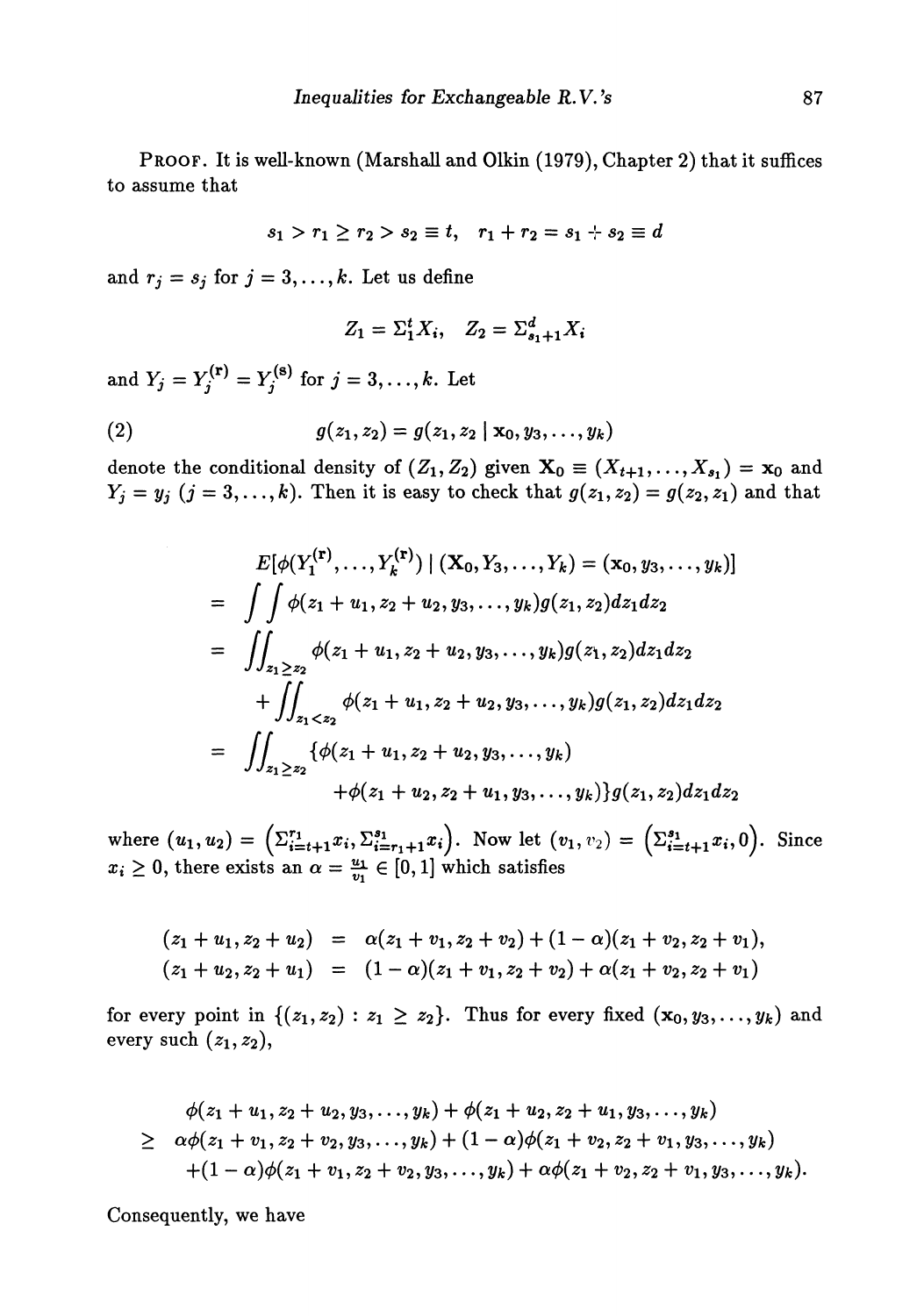$$
E\left[\phi(Y_1^{(\mathbf{r})},\ldots,Y_k^{(\mathbf{r})}) \mid (\mathbf{X}_0,Y_3,\ldots,Y_k) = (\mathbf{x}_0,y_3,\ldots,y_k)\right]
$$
  
\n
$$
\geq \iint_{z_1\geq z_2} {\phi(z_1+v_1,z_2+v_2,y_3,\ldots,y_k)} +
$$
  
\n
$$
\phi(z_1+v_2,z_2+v_1,y_3,\ldots,y_k) \} g(z_1,z_2) dz_1 dz_2
$$
  
\n
$$
= E\left[\phi(Y_1^{(\mathbf{s})},\ldots,Y_k^{(\mathbf{s})}) \mid (\mathbf{X}_0,Y_3,\ldots,Y_k) = (\mathbf{x}_0,y_3,\ldots,y_k)\right],
$$

and the conclusion follows by unconditioning.  $|| \cdot ||$ 

In the next theorem we change the condition on  $\phi$  to be any measurable Schurconcave function, and impose a stronger condition on the conditional density *g.*

THEOREM 2. If (i) f is permutation invariant,  $f = 0$  for any  $x_i < 0$  (i =  $(1, \ldots, n)$ , and such that the conditional density  $g(z_1, z_2)$  defined in  $(2)$  is a Schur*concave function of*  $(z_1, z_2)$  for every fixed  $(\mathbf{x}_0, y_3, \ldots, y_k)$  and every  $t > 0$ ,  $(ii)$  $\phi(y_1,\ldots,y_k)$  *is a Borel-measurable Schur-concave function, and (iii)*  $s \succ r$ *, then (1) holds provided the expectations exist.*

PROOF. We shall follow the notation developed in the proof of Theorem 1 and compare  $E\phi(\mathbf{Y}^{(r)})$  with  $E\phi(\mathbf{Y}^{(s)})$  for  $s \succ r$ . Again it suffices to assume that  $s_1 > r_1 \ge r_2 > s_2$  and  $r_j = s_j$  for  $j > 2$ . Then the conditional expectation of

$$
\phi(Y_1^{(r)},Y_2^{(r)},Y_3,\ldots,Y_k)-\phi(Y_1^{(s)},Y_2^{(s)},Y_3,\ldots,Y_k)
$$

given  $(X_0, Y_3, ..., Y_k) = (x_0, y_3, ..., y_k)$  is

$$
\Delta \equiv \int \int {\phi^*(z_1 + u_1, z_2 + u_2) - \phi^*(z_1 + u_1 + u_2, z_2)} g(z_1, z_2) dz_1 dz_2
$$

where

$$
\phi^*(y_1, y_2) = \phi(y_1, y_2, y_3, \ldots, y_k)
$$

and *g* is the conditional density of  $(Z_1, Z_2)$ . It is straightforward to verify that, after following the same steps as in the proof of Theorem J.I in Marshall and Olkin (1979, p. 100), we have

$$
\Delta = \iint_{z_1 \geq z_2} {\{\phi^*(z_1, z_2 + u_2) - \phi^*(z_1 + u_2, z_2)\}\{g(z_1 - u_1, z_2) - g(z_1, z_2 - u_1)\}dz_1dz_2}.
$$

Since  $\phi^*$  and g are Schur-concave functions and  $u_i > 0$   $(i = 1, 2)$ , we have

$$
(z_1 + u_2, z_2) \geq (z_1, z_2 + u_2),
$$
  

$$
(z_1, z_2 - u_1) \geq (z_1 - u_1, z_2)
$$

and  $\Delta \geq 0$ . Thus the conclusion follows by unconditioning.  $\mathbf l$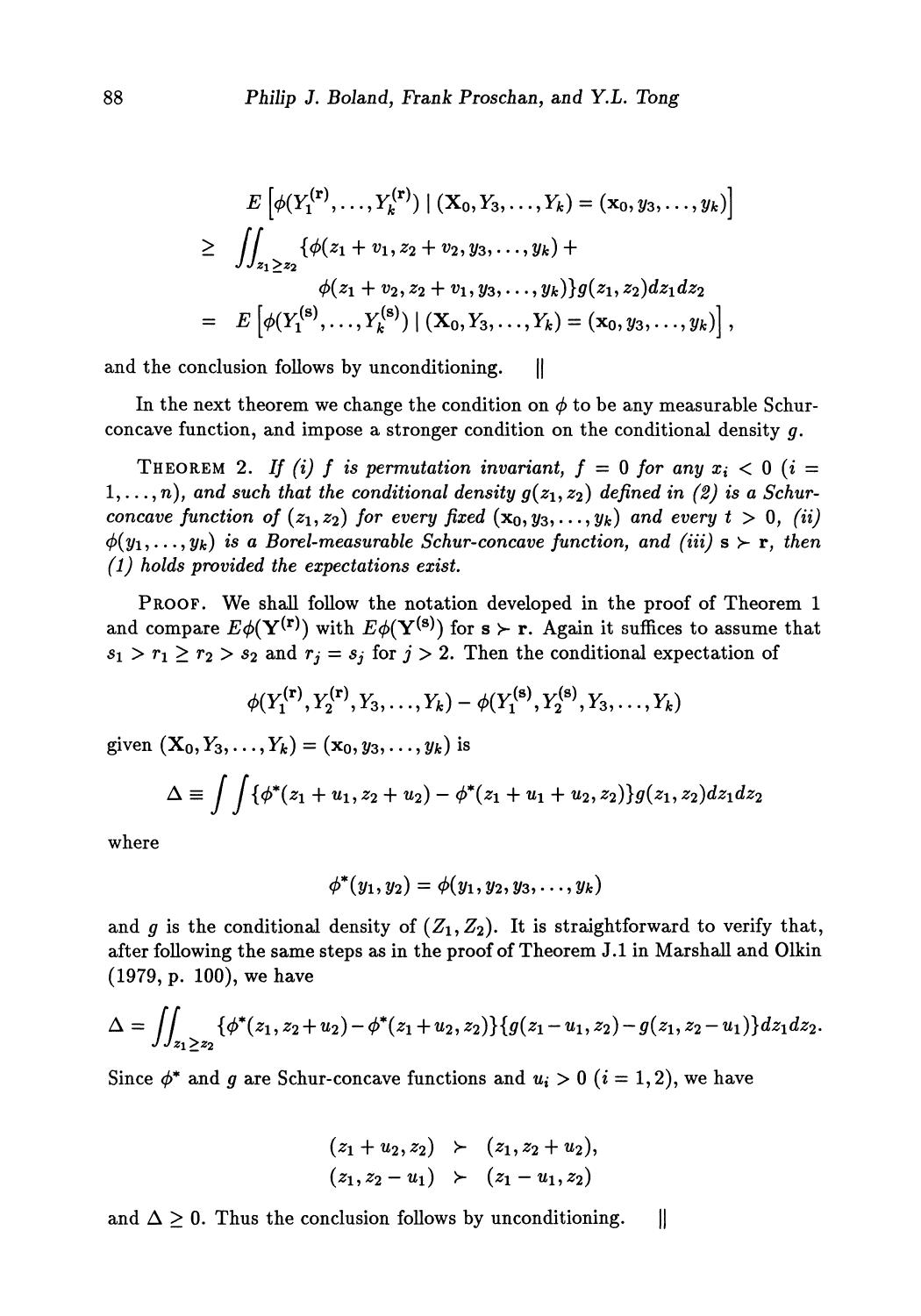REMARK. Proschan and Sethuraman (1977) previously proved that if  $X_1, \ldots,$ *Xn* are i.i.d. nonnegative random variables with a common density that is log concave, then the conclusion in Theorem 2 holds. Their proof depends on an application of the main theorem in their paper and on a  $TP<sub>2</sub>$  property of the convolution of log-concave densities given in Karlin and Proschan (1960). It is noted here that their result now follows immediately from Theorem 2. This is so because if  $X_1,\ldots,X_n$  are i.i.d. random variables with a common density that is log-concave, then  $\Sigma_1^{s_2} X_i$  and  $\Sigma_{s_1+1}^{s_1+s_2} X_i$  are independent random variables with a common density that is also log-concave (see e.g., Das Gupta (1973, Theorem 4.2)). Consequently, the joint density of  $(\Sigma_1^{s_2} X_i, \Sigma_{s_1+1}^{s_1+s_2} X_i)$  is a Schur-concave function and Theorem 2 applies.

In most applications, the assumption on the Schur-concavity of the conditional density  $g(z_1, z_2)$  is not easy to verify. It is clear that if the following conjecture concerning the convolution of Schur-concave random variables is true,' then the assumption holds when  $f$  (the joint density of X) is a Schur-concave function. We state the conjecture in a more general form without assuming that the random variables are nonnegative.

CONJECTURE. For  $n = mk$  and  $\mathbf{X} = (X_1, \ldots, X_n)$  let

$$
Z_j = \sum_{(j-1)m+1}^{jm} X_i, \quad j = 1, 2, \ldots, k.
$$

If the joint density of X is a Schur-concave function of x for  $x \in \mathbb{R}^n$ , then the joint density of  $\mathbf{Z} = (Z_1, \ldots, Z_k)$  is a Schur-concave function of  $\mathbf{z}$  for  $\mathbf{z} \in \mathbb{R}^k$  for all positive integers *k* and m.

It is not yet known to us whether this conjecture is true for continuous ran dom variables. However, the following counterexample shows that at least for the discrete case, it is not true.

EXAMPLE. Consider  $k = m = 2$ , and assume that  $(X_1, X_2, X_3, X_4)$  takes only integer values  $0, 1, 2, 3$ . Let  $Z_1 = X_1 + X_2, Z_2 = X_3 + X_4$ . Then  $P[Z_1 = 4, Z_2 = 2]$ is the probability of the set of the following points:

$$
\begin{array}{cccc} (3,1,1,1), & (1,3,1,1), & (2,2,1,1), & (2,2,2,0) & (2,2,0,2) \\ (3,1,2,0), & (3,1,0,2), & (1,3,2,0), & (1,3,0,2) \end{array}
$$

Similarly  $P[Z_1 = Z_2 = 3]$  is the probability of the set consisting of

| $(2,1,2,1), (2,1,1,2), (1,2,2,1), (1,2,1,2),$ |  |
|-----------------------------------------------|--|
| $(2,1,3,0), (2,1,0,3), (1,2,3,0), (1,2,0,3),$ |  |
| $(3,0,2,1), (3,0,1,2), (0,3,2,1), (0,3,1,2),$ |  |
| $(3,0,3,0), (3,0,0,3), (0,3,3,0), (0,3,0,3).$ |  |

If the joint density of  $(X_1, X_2, X_3, X_4)$  takes values of  $1/14$  for each of the points  $(3,1,1,1), (2,2,2,0), (2,2,1,1)$  and each of their permutations, and zero otherwise, then it is a Schur-concave function on the product of integer space, and we have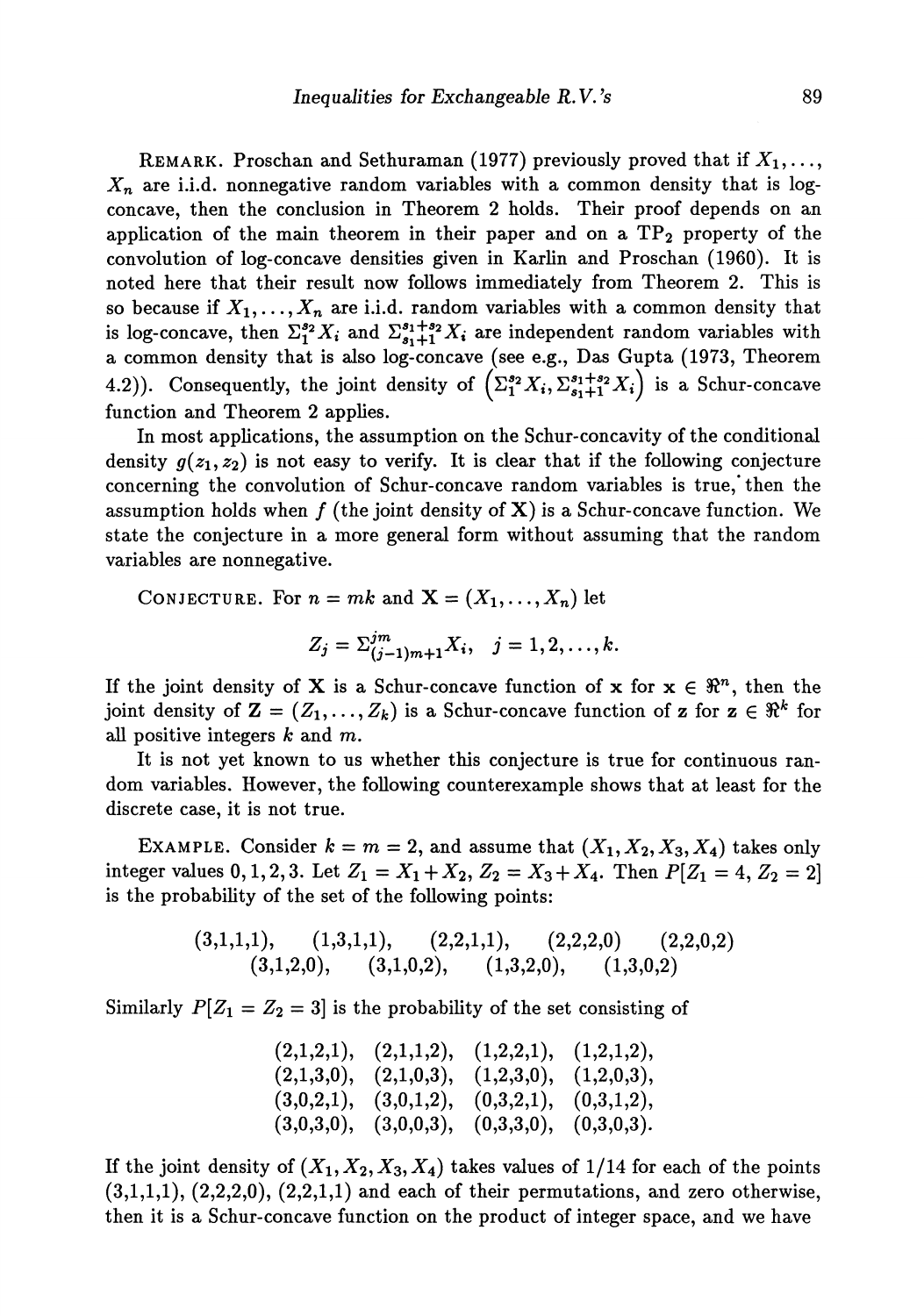$$
P[Z_1 = 4, Z_2 = 2] = \frac{5}{14} > \frac{4}{14} = P[Z_1 = 3, Z_2 = 3]. \quad ||
$$

**3. An Example For** Random **Variables Which Are Not Nonnegative.** It might be tempting to think that results similar to our Theorems 1 and 2 also hold when the condition that  $X_i \geq 0$  a.s. is removed. This is not true even for i.i.d. normal variables. In the following, we give an example to show that the conclusion of Theorem 2 does not hold without this condition. An example for Theorem 1 can be obtained similarly.

Consider, for  $n = 2m$ , independent normal variables  $X_1, \ldots, X_n$  with mean zero and variance one. For  $t \leq m$  consider

$$
Y_1 = \sum_{i=1}^t X_i, \quad Y_2 = \sum_{i=1}^n X_i,
$$

and denote  $W = Y_1 - Y_2$ ,  $V = Y_1 + Y_2 = \Sigma_1^n X_i$ . Then  $(W, V)$  has a bivariate normal distribution with means zero, variances n, and correlation coefficient  $(2t/n) - 1$ . Thus the conditional distribution of W given  $V = v$  is normal with mean  $\frac{1}{n}(2t-n)v$ and variance  $\sigma_{W|V=v}^2 = 4t(n-t)/n$ . Now choose  $n = 4$ ,  $s = (3,1)$ ,  $r = (2,2)$ . Clearly the conditional density function  $g(z_1, z_2)$  of  $(X_1, X_4)$  given  $X_0 = (X_2, X_3)$ is Schur-concave. For an arbitrary but fixed  $\epsilon > 0$  let us define

$$
\phi(y_1, y_2) = \begin{cases}\n-(y_1 - y_2)^2 & \text{for } 0 \le |y_1 + y_2| \le \epsilon \\
0 & \text{otherwise,} \n\end{cases}
$$

then  $\phi$  is also Schur-concave. From the joint distribution of  $(W, V)$  clearly we have

$$
E\left[\{\phi(X_1, \Sigma_2^4 X_i) - \phi(\Sigma_1^2 X_i, \Sigma_3^4 X_i)\} \mid \Sigma_1^4 X_i = 0\right]
$$
  
= -Var((X\_1 - \Sigma\_2^4 X\_i) | V = \Sigma\_1^4 X\_i = 0) + Var((\Sigma\_1^2 X\_i - \Sigma\_3^4 X\_i) | V = 0)  
= (-3 + 4) = 1 > 0.

Thus by continuity there exists a small  $\epsilon > 0$  such that

$$
E\left[\phi(X_1, \Sigma_2^4 X_i) - \phi(\Sigma_1^2 X_i, \Sigma_3^4 X_i)\right]
$$
  
=  $\int_{-\epsilon}^{\epsilon} E\left[\{-|X_1 - \Sigma_2^4 X_i|^2 + |\Sigma_1^2 X_i - \Sigma_3^4 X_i|^2\} | \Sigma_1^4 X_i = v\right] dP\left[\Sigma_1^4 X_i \le v\right] > 0.$ 

**4 An Application in Reliability Theory.** In this section we state an ap plication of Theorem 1 in reliability theory. Consider *n* exchangeable components with life lengths  $X_1, \ldots, X_n$  which are obviously nonnegative. If the components are manufactured independently, then the joint density  $f$  of the  $X_i$ 's is the product of the common marginal densities; otherwise if they are manufactured under the influence of some common factors or under a common environment, then it is